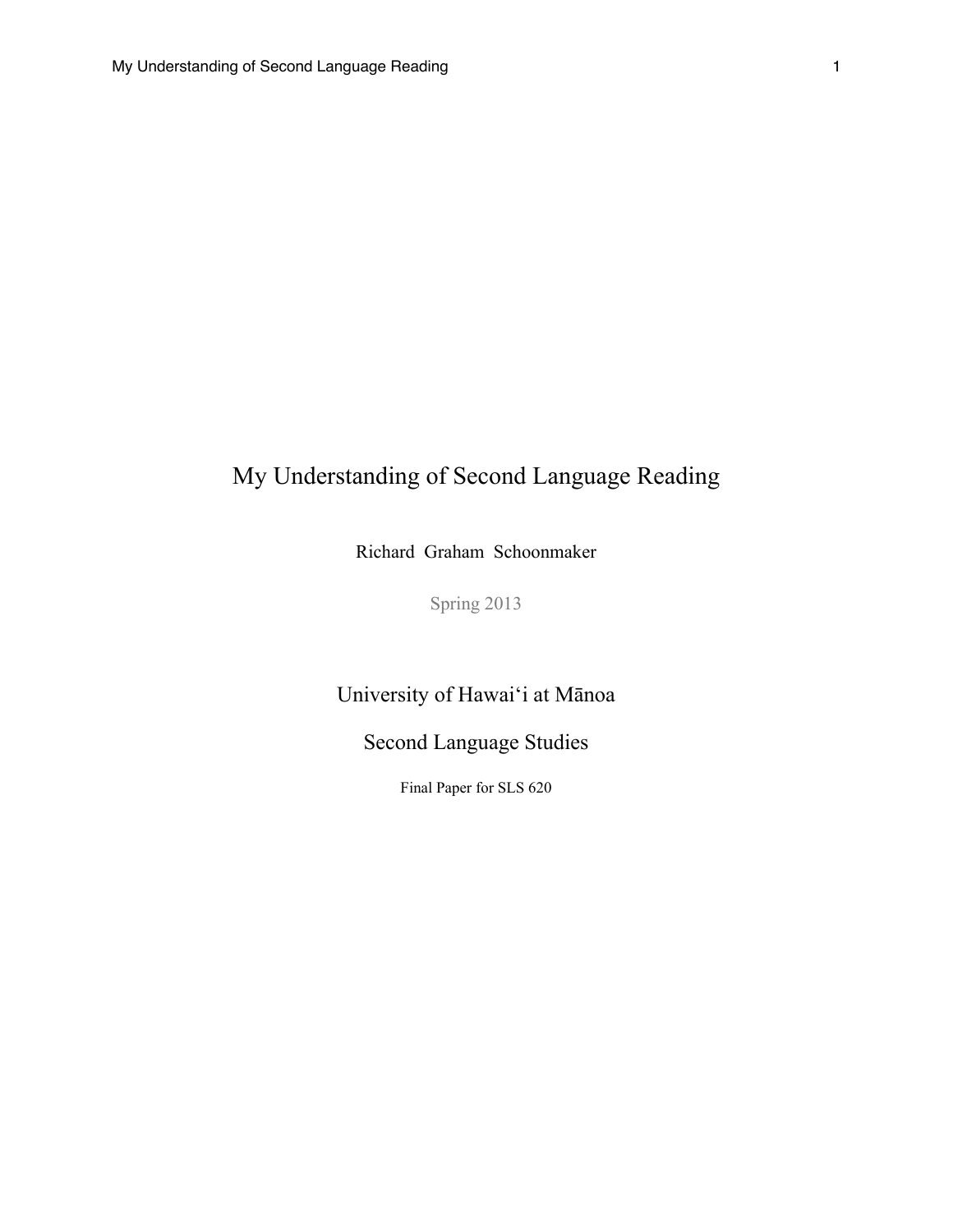## **Introduction**

 My second language is Japanese, and since leaving Japan to attend graduate school in my home country, I often use reading as a method for maintaining and improving my language skills. When doing this reading, I feel a variety of emotions: excitement, frustration, joy, disappointment, boredom, nostalgia, and many others. Eventually, a small voice inside my head begins to say, "why are you reading this language? This is taking forever! Quit messing around and give me something in English!" I lived in Japan for six years, and while living there, I had to read Japanese – I had no choice. However, in the United States, I struggle to motivate myself to read in my second language, a common problem for all second language readers, and especially troublesome, I expect, for all of us who love to read in our first language, and comfortably and proficiently read to acquire information from materials in our first language. Luckily, advanced technologies for aiding the practice of reading in a second language are now available to ease the frustration, disappointment, and boredom.

 Reading is a complicated mental activity, and mastering reading in any language requires numerous years of practice and a lifelong commitment. We make this commitment because a strong reading ability is indispensable in the modern world. And for many people, learning to read in a second language is an important addition to the literacy skills of their first-language, and likely essential for those who are learning to read English, Chinese, or any other major language as a second language. Learning to read in a second language requires a complicated interaction of cognitive processes, intensive reading practice, extensive reading practice, a careful management of attitude and motivation, and acquisition and awareness of a variety of reading strategies and skills. Fortunately for the modern reader of a second language, advanced technologies are helping to make most of these efforts easier, more effective, and more palatable.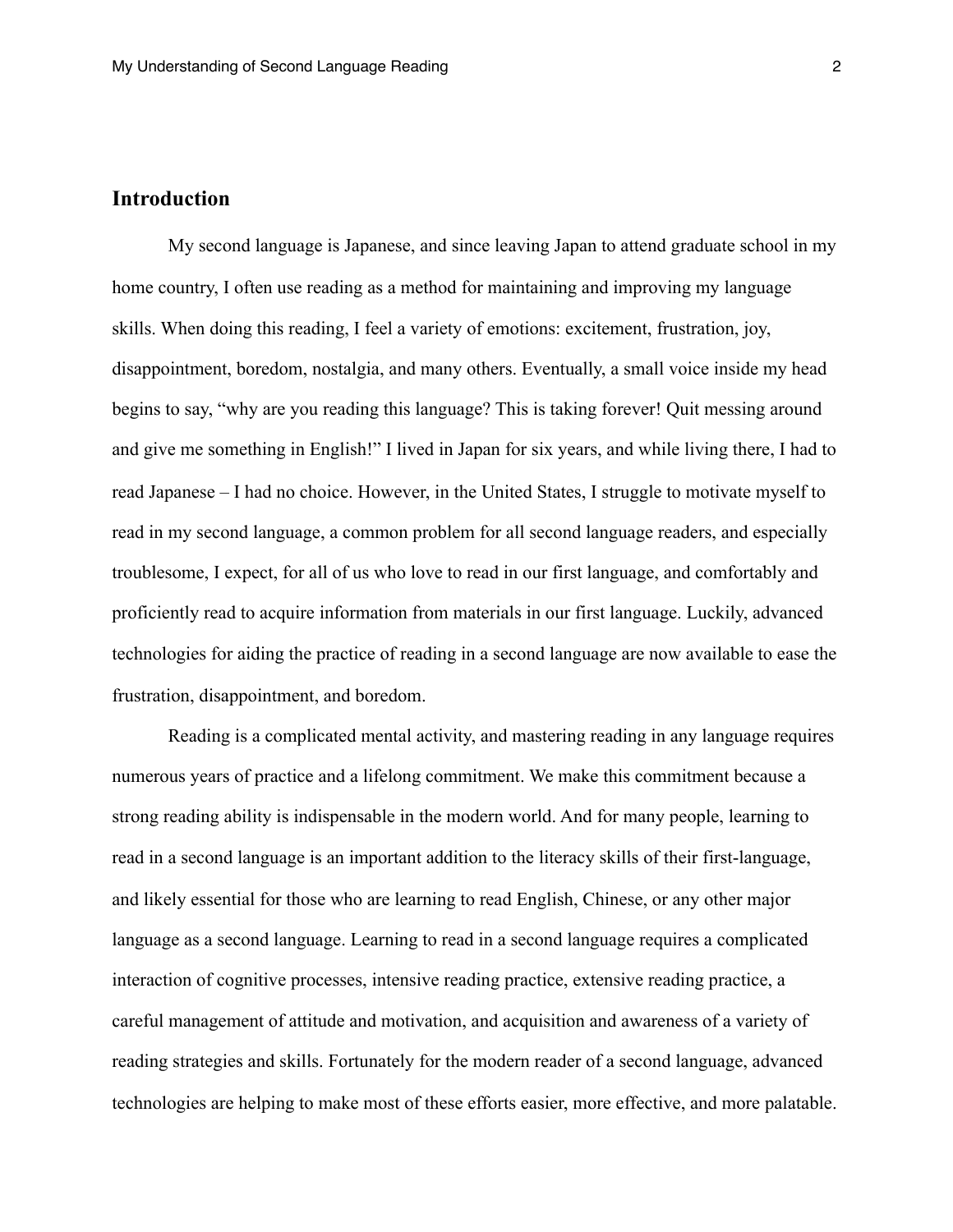### **A Complicated Interaction of Cognitive Processes**

 Reading in a second language requires a complicated interaction of cognitive processes: "When we recognize the complexity of reading, its multiple purposes, and its many properties, it becomes clear that the cognitive processes that operate when we read must also be complex" (Grabe, 2010, Kindle Locations 657-658).

 Among these many processes, the use of prior knowledge is one that promotes a stronger comprehension. Good readers use their knowledge of the world, knowledge of the language, knowledge of the type of text, and knowledge of the topic when reading (Day and Bamford, 1998). Indeed, second language reading teachers often require their students to actively think about the topic before reading. These pre-reading activities require the students to retrieve, make ready, and share the information that they already know about a topic.

 Today, the abundance of multimedia information on the Internet can be used by teachers or individuals to explore a topic quickly, easily, and immediately. For those practicing second language reading with digital texts, [in-text hyperlinks](http://en.wikipedia.org/wiki/Hyperlink) serve as ready-made introductions for unknown topics. Also, students have the option of reading about a topic in their first language. These days, students can quickly find the necessary background information for understanding a text with 2 clicks of their mouse button, and second language reading teachers can use blogs, social media, and other similar tools to allow students to share their knowledge about a topic asynchronously.

 In addition to the use of background knowledge, students of second language reading need an "accurate, swift, and automatic visual recognition of vocabulary" (Day and Bamford,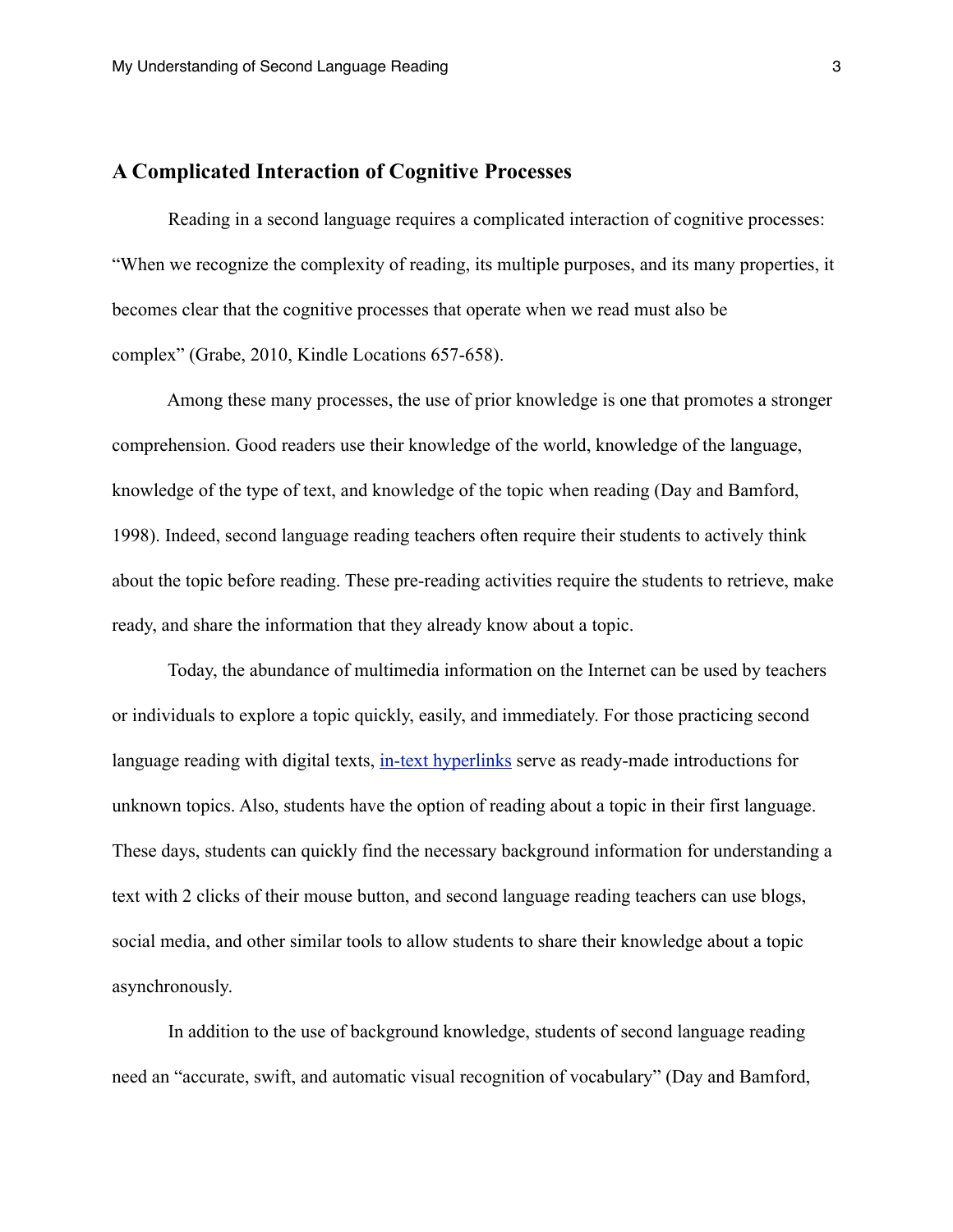1998, p. 12). This automatic recognition of a word, often called sight vocabulary, includes the immediate retrieval of the word's meaning and phonological representation. In order to gain the ability to efficiently recognize a large number of words in this way, Grabe recommends fluency activities such as reading with an audio version of the text (2010).

 Once again, for those students reading digital texts, modern technologies can offer much assistance. Current text-to-speech technologies like the ones in Apple's and Google's latest operating systems allow for readers of second languages to turn any digital text into an audio version. In seconds, a student can listen to a digital reading of any selected text. Furthermore, Apple's latest operating system offers readers the option of turning any length of text into a digital audio recording that can be saved and shared for free, and used at any time (The quality of text-to-speech softwares is improving rapidly in recent years due to the increasing popularity of digital personal assistants like Google Now and Apple's Siri). These audio versions may also help to improve reading comprehension by helping the reader to acquire a better mental prosody of intonation and rhythm when reading in their second language (Pegolo, 1985).

 Finally, Ellis has proven that comprehension processes depend heavily on the frequency of input (as cited in Grabe, 2010, Kindle Location 1695-1698). Second language readers need a great amount of exposure to a variety of input that contains repeating linguistic similarities. These readers need both implicit and explicit learning through repeated exposure to words, phrases, syntactic structures, semantic structures, and discourse markers in numerous reading materials. The explicit learning, for example, should include "the learning of new words on first encounters through explicit definitions" (Grabe, 2010, Kindle Location 1690).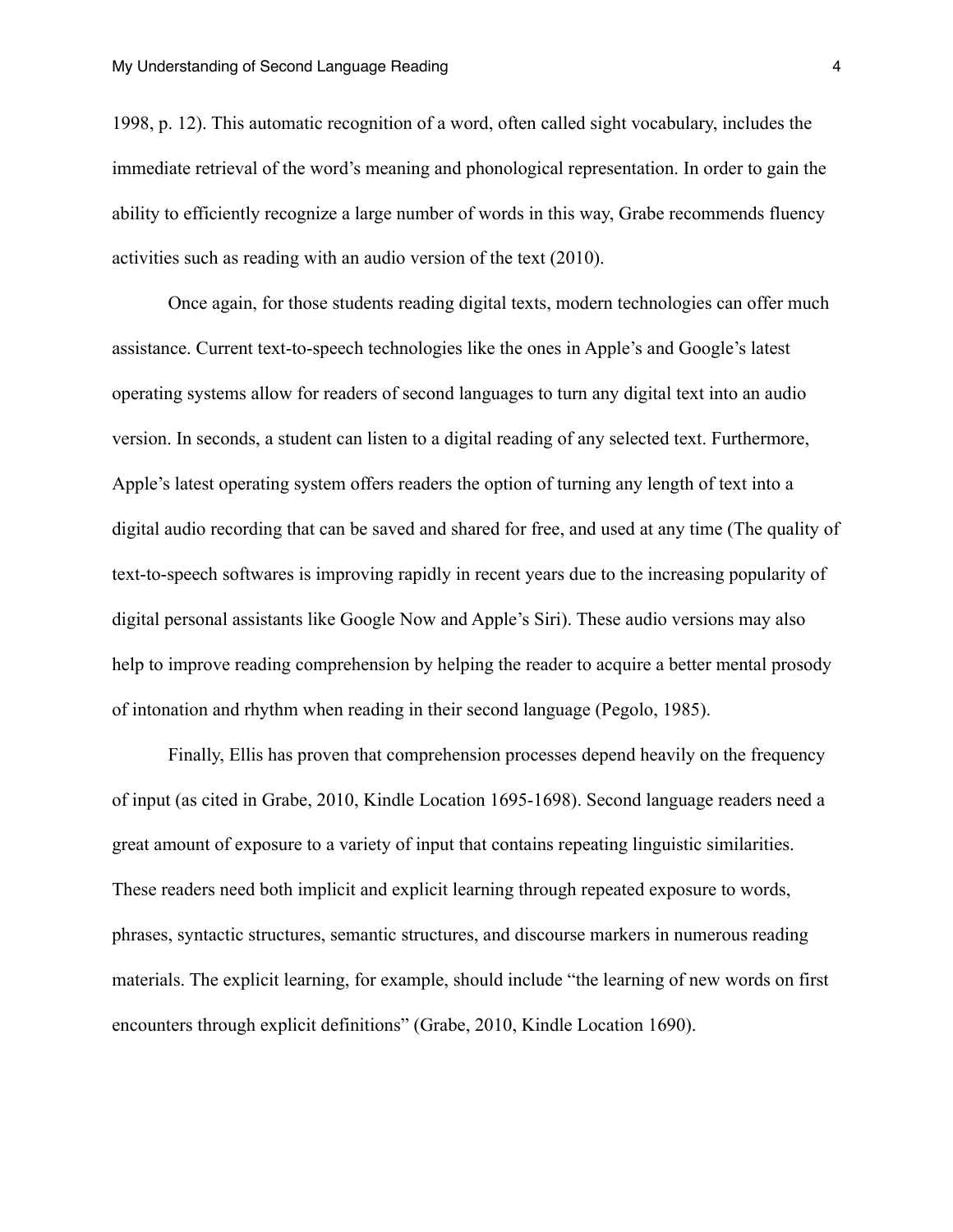For the modern reader, hypertext glosses offer immediate definitions for any word in a text. Before the 20th century, readers used a paper dictionary when they wanted to learn the meaning of an unknown word. Before the 21st century, a reader might have used an electronic dictionary. But these days, a reader needs only to tap the word with his or her finger to see the gloss, saving hours of time in comparison to the previous methods of glossing. Nation (2001) and others have shown that hyperglosses clearly benefit readers' vocabulary growth. And hyperglosses may aid in reading comprehension as well. Grabe (2010) has concluded that the "use of glosses for unknown words has proven to be helpful for reading comprehension. Glosses make the reading context easier to understand" (Kindle location 6812-6813).

#### **Intensive and Extensive Reading Practice**

 Learning to read in a second language requires both intensive reading and extensive reading. The first promotes declarative knowledge through explicit learning, and the second promotes procedural knowledge through implicit learning. When doing intensive reading, students read more difficult, authentic texts and focus on understanding everything, including all grammatical structures, morphology, and vocabulary – students focus on understanding how the second language works. When doing extensive reading, students focus on the meaning of the text, and they follow several principles: students read as much as possible, they read a variety of topics, they choose what to read, they enjoy reading, they read for a general understanding of the story, they read easy materials, they choose when to read, they read silently, they usually read quickly, they learn about extensive reading from their teacher, and the teacher is a role model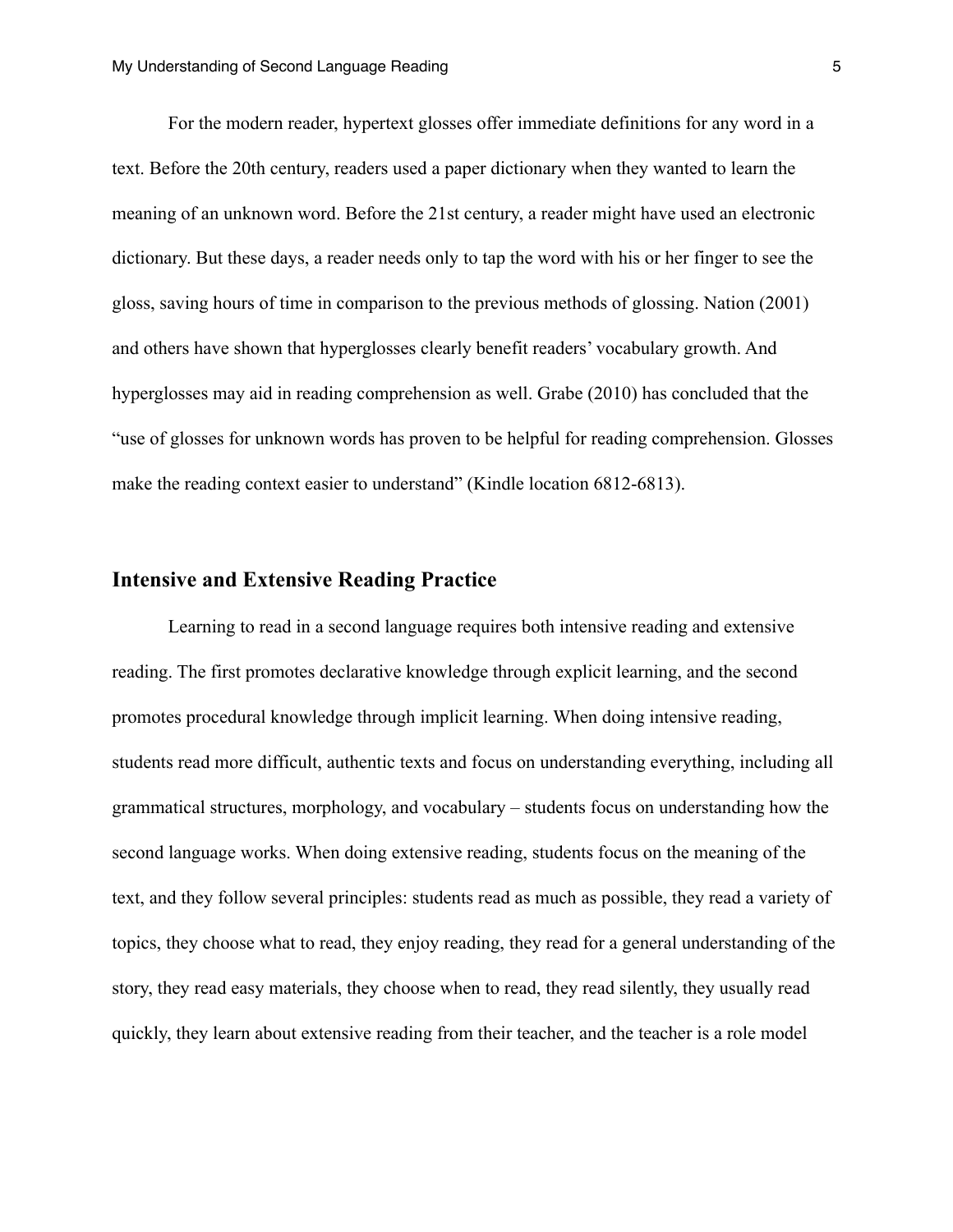(Day and Bamford, 1998). The benefits of technology for intensive reading and extensive reading are numerous.

 If the goals and activities of intensive reading are, as Palmer said, to "take a text, study it line by line, referring at every moment to our dictionary and our grammar, comparing, analyzing, translating, and retaining every expression that it contains" (as cited in Day and Bamford, 1998, p. 5), modern technologies can significantly ease the burden of intensive reading practice.

 For example, the Internet provides a seemingly limitless source of authentic, difficult reading materials for second language readers of all levels and most major languages. And when reading these digital texts, students can use the above mentioned hyperglosses to quickly learn the meaning of all unknown words, and can use Google, Visual Thesaurus, and other resources to explore the deeper components of word knowledge: orthography, morphology, parts of speech, pronunciation, multiple meanings, collocations, meaning associations, specific uses, and register (Grabe, 2010, Kindel Location 6543). Indeed, a Google image search provides and excellent picture of the deeper components of a word's meaning, and the above mentioned text-to-speech software can be used at any time to immediately hear the pronunciation of any word. Furthermore, Google Translate serves as a useful gloss for understanding unfamiliar grammatical structures. Quizlet, a free online and offline software, can be used to store all recently learned vocabulary and grammatical structures, and provides a variety of tools for studying and memorizing these. All of these digital tools are free and ready at any time for immediate, rapid, and easy usage. As a recent survey shows, students of second language reading realize that they can "do much more with digital texts" ("Website Survey Results," n.d.).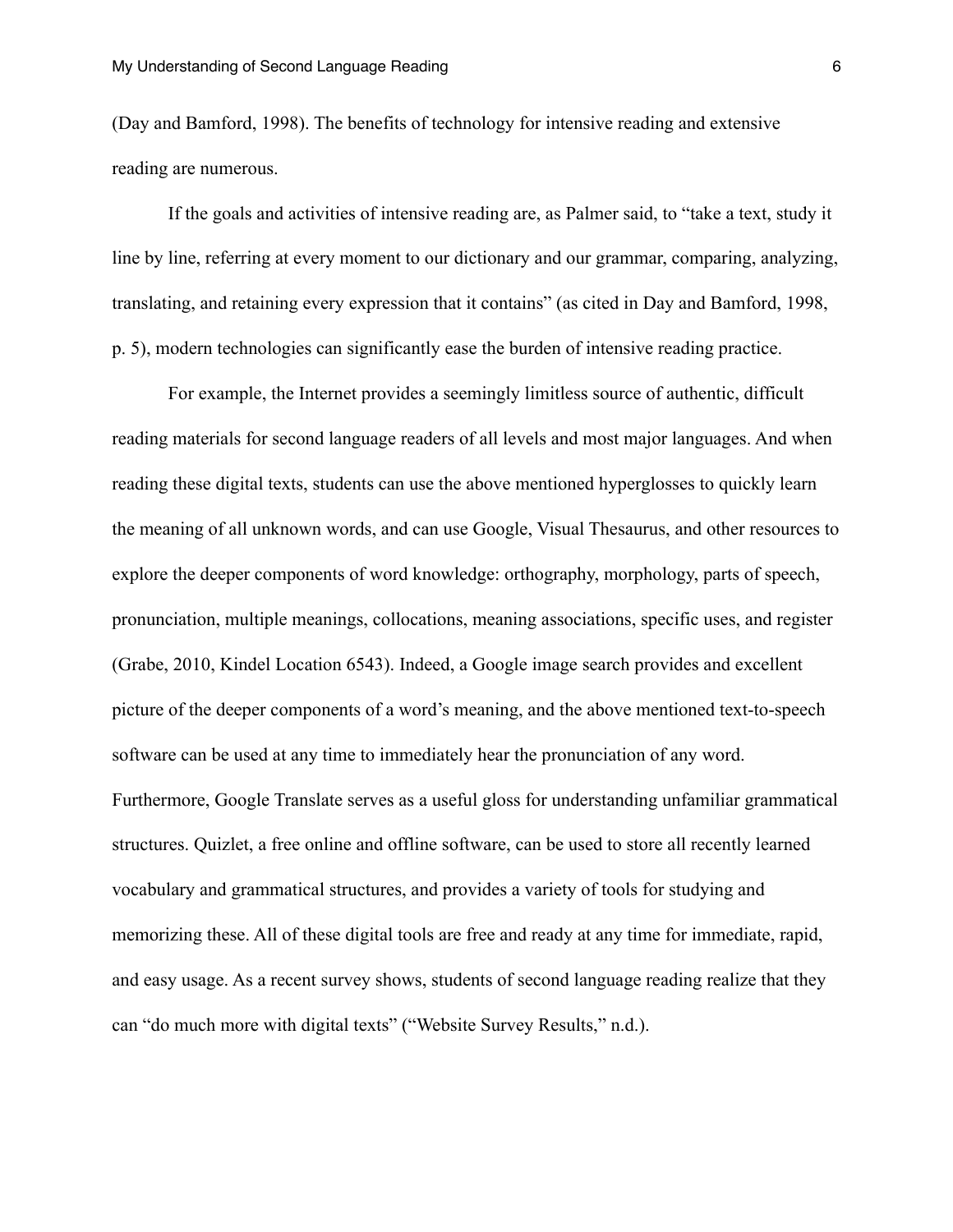For English language learners, the Internet provides a multitude of free reading materials for extensive reading too (with many reading materials available for other languages as well). While free sources of language learner literature are still scarce online, children's reading materials in English and many other languages are abundant. For example, the online magazine for National Geographic Education provides numerous reading materials for a variety of topics, has materials designed for different grade levels, and also provides language study materials and tools for young English speaking students, including hyperglosses. These materials are available at all times, and students can access these materials with mobile phones, tablets, and laptop computers, giving them the choice to read at any time of day and in any place – mobile computers and digital readers allow for spontaneous reading opportunities. Readability and similar software programs allow students to store reading materials for offline reading too.

 Arnold has shown that online extensive reading programs can "increase students' motivation to read, raise their confidence in their ability to read L2 texts, improve their reading ability, and encourage learners to read for pleasure outside of class" (2009, p. 360). When students use the vast resources of the Internet to find reading materials for extensive reading, find materials that interest them, and read often, their procedural knowledge of the language improves, and Day and Bamford's *bookstrapping* takes hold (1998).

#### **Management of Attitude and Motivation**

 According to Day and Bamford (1998), students are more motivated to read in a second language when the material is interesting, attractive, and available. As mentioned above, the Internet is a perfect repository of interesting, attractive, and readily available materials. Indeed,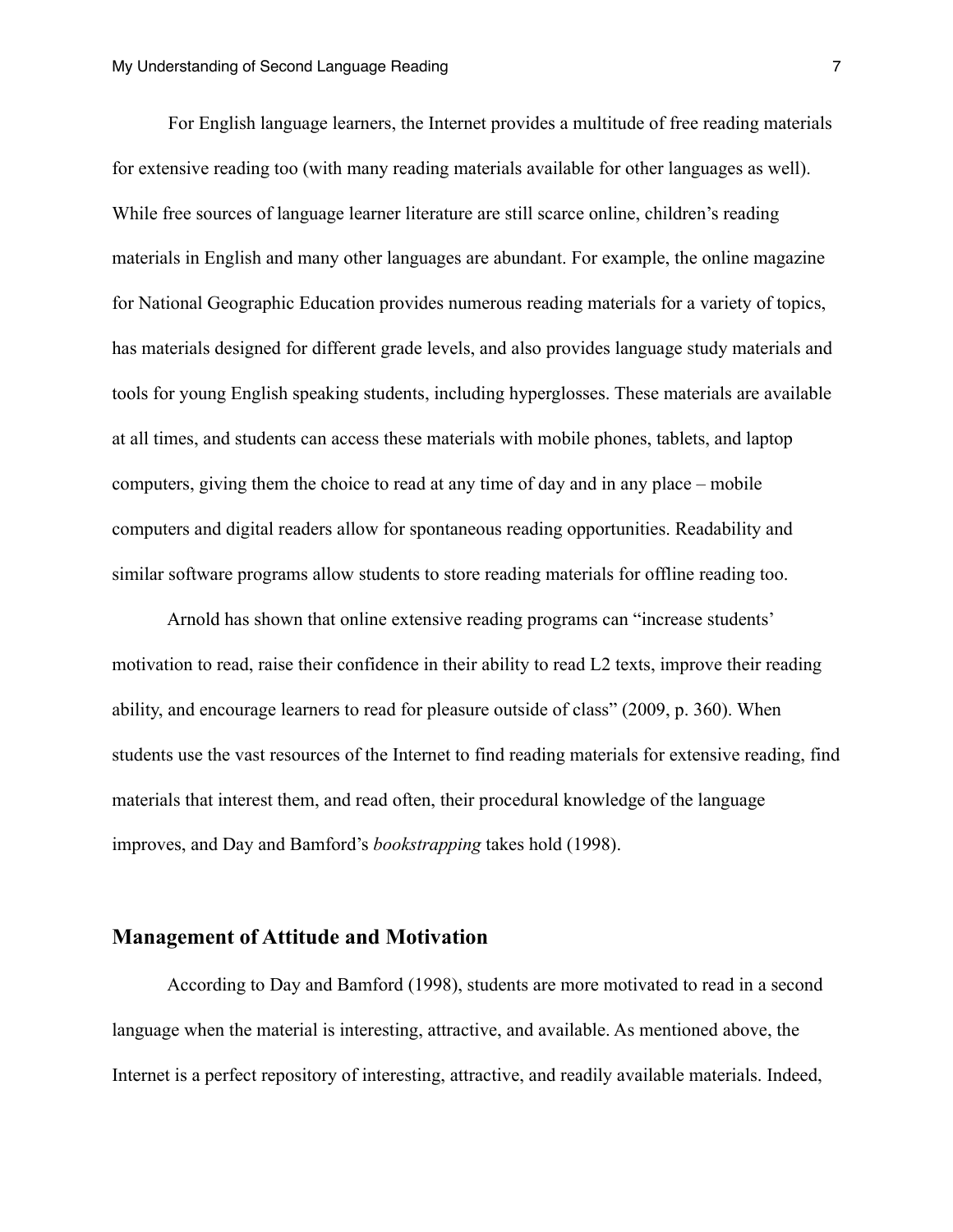one of the recent winners of a Pulitzer prize was praised for its attractive use of multimedia that was well integrated into the story (Branch, n.d.). Students are also more motivated to read in the second language when their sociocultural environment promotes it, rather than hindering it. Reading from a mobile phone, a tablet, or a laptop, and listening to text with headphones can shield a second language reader from the prying eyes and ears of would-be naysayers. And furthermore, online communities of learners give readers an environment where second language reading is valued and encouraged. These online communities can prevent the discouragement that might come from unsupportive friends and family. Motivation is also influenced by the attitudes that readers have for reading in a second language.

 Drawing from previous models of reading attitude acquisition, Day and Bamford have identified four factors that influence the development of second language reading attitudes: the attitudes that readers have for reading in their first languages, previous experience in learning to read a second language, attitudes toward the people and culture of the second language, and the second language classroom environment (1998). While technologies may have little influence on the role of the second and third of these factors, technologies certainly play a role in shaping the first and fourth factors. In particular, these days, many young students are likely to have a positive attitude for reading in their first language when they read online, using mobile phones, blogs, social networks, or other modern tools for asynchronous communication. Why not allow a transfer of these positive attitudes to reading in the second language by continuing the use of blogs, social networks, and other online reading materials in the target language?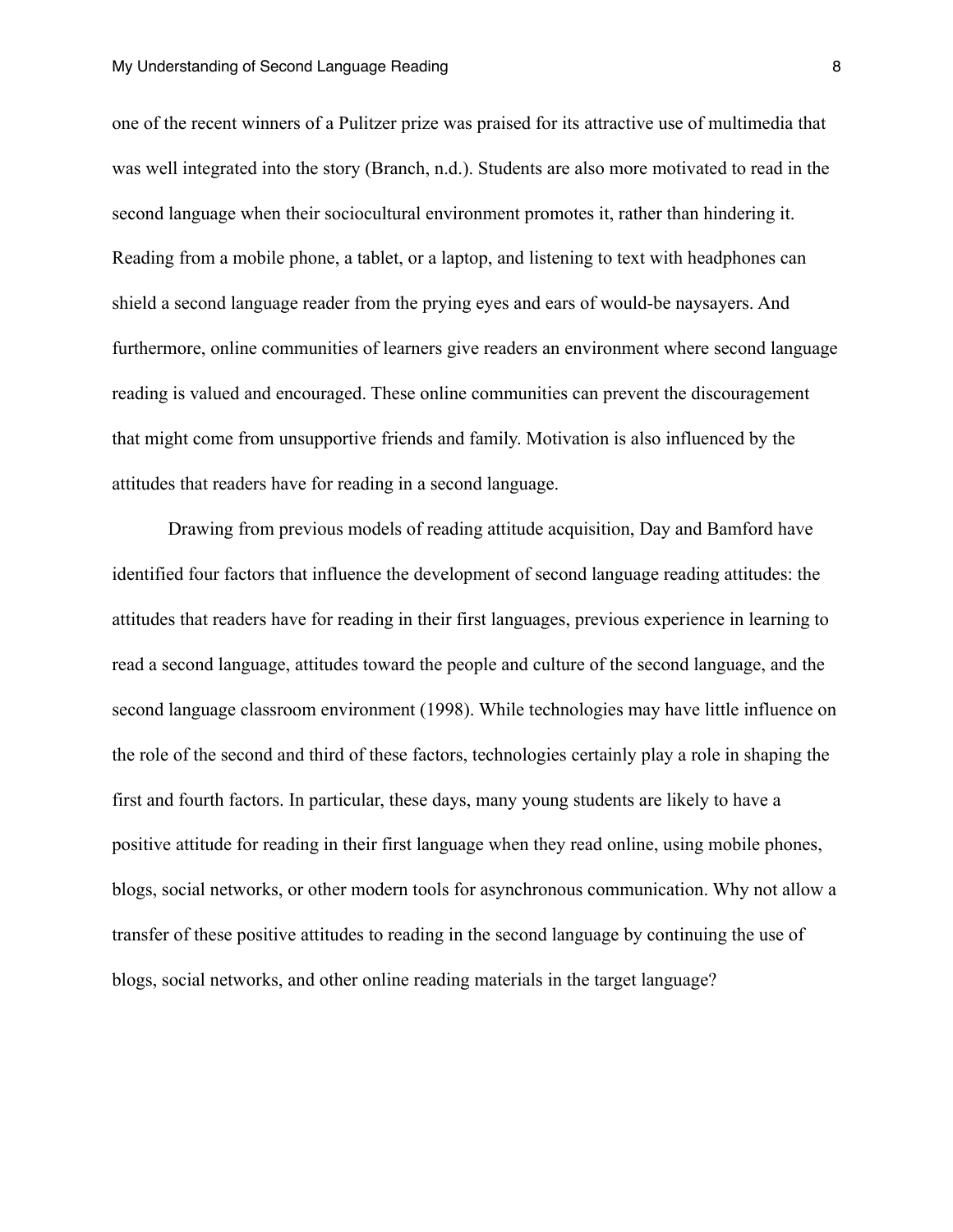#### **Acquisition and Awareness of Reading Strategies and Skills**

 Modern technologies may provide some support for the acquisition of traditional reading strategies, but more importantly, new literacies require the acquisition and awareness of new reading strategies. For example, when reading a paper text to find specific information quickly, second language reading students learn to scan for keywords in order to find the information as soon as possible. When reading a digital text, these students can use the search tool of a Web browser or computer to find a keyword instantaneously (usually by pressing the command button and F-button). If a second language reader does not know about this search tool, he or she is unprepared for the modern world of reading. Second language reading teachers need to ask themselves questions like these: Do my students know how to hypergloss? Do my students know how to use text-to-speech software? Do my students know how to evaluate online reading materials? Do my students know how to use boolean operators for Google searches? Do my students know how to adjust font sizes in digital texts? Do my students understand the organizational structure of different types of online texts? Do my students know about Kindle xray? Recent research confirms the existence of skills and strategies that are unique to new literacies (Larsen, 2010), and other research is beginning to define the key components that separate online reading comprehension from traditional forms of reading comprehension (Coiro, 2012).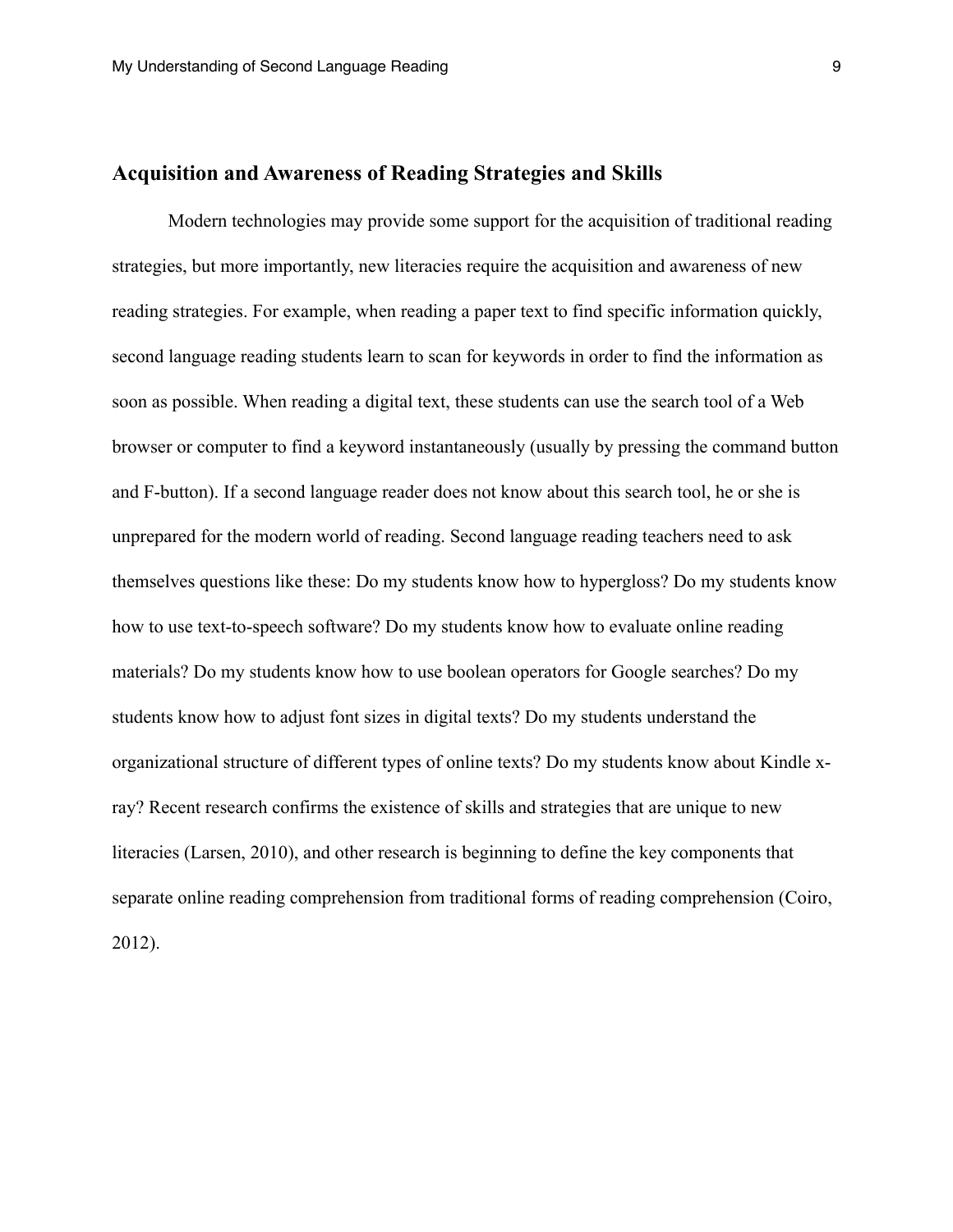## **Conclusion**

 In a recent article in *The International Herald Tribune*, the president of the New York Public Library, Anthony Marx, noted that all of America's largest publishing companies are now going to offer their electronic books for lending at public libraries. He calls this a "big step," and further notes that "E-book readership is rising much faster than readership of print books; digital books could soon be the most popular book format. Readership of our e-books soared 168 percent from 2011 to 2012; print circulation, while much larger, remained constant" (2013). In addition to library books, modern readers are already using their computers, phones, and tablets to read newspapers, magazines, tweets, blogs, posts, and numerous other reading materials with much greater frequency than the occasional reading of printed materials.

 If digital texts will soon be the most common and popular form of reading material in industrialized nations, students of second language reading should learn how to use digital tools for aiding their practice of second language reading, and should learn the new literacies that will be necessary for the modern world of communications. Finally, publishers, second language teachers, and second language programs need to write and publish more language learner literature for the Internet.